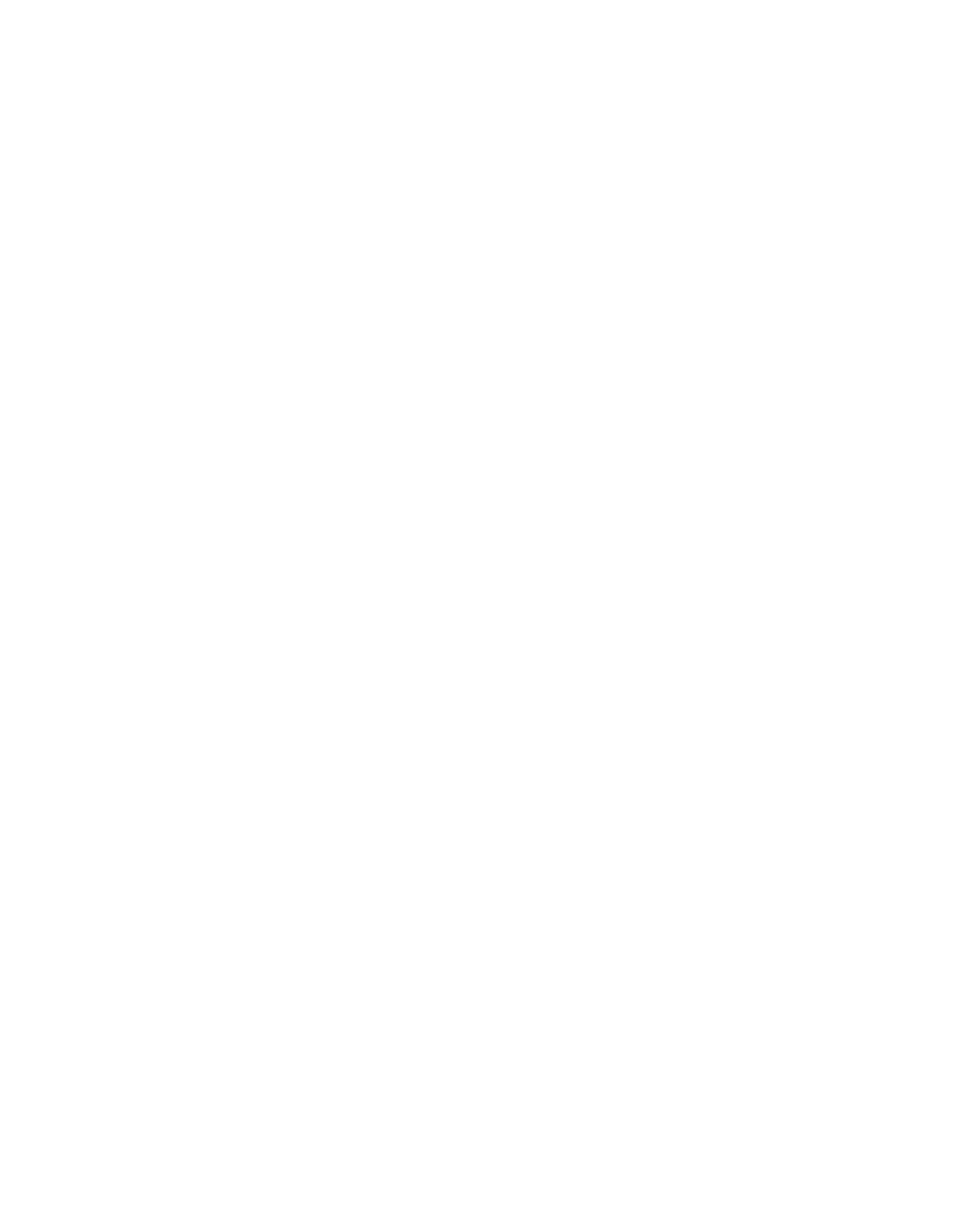As discussion continues of the changes in financial systems and regulation required by the turbulence that began in mid‐2007, major features of the likely shape of reform have emerged. At the same time representatives of the financial sector have mounted the battlements in an effort to influence the reform and to defend the sector's control of its members' remuneration.

The most complete multilateral statement of the reform agenda from countries with major financial centers is contained in the April document of the Financial Stability Forum (FSF), Report of the Financial Stability Forum on Enhancing Market and Institutional Resilience. Publication of the Report has coincided with reform initiatives in the United States and the United Kingdom.

[As this article went to press, the Basel‐based Committee on the Global Financial System, which consists of the G10 central banks and the Central Bank of Luxembourg, issued reports containing its inputs to the FSF Report on two subjects (discussed below), "Ratings in structured finance: what went wrong and what can be done to address shortcomings" and "Central bank operations in response to the financial market turmoil".]

In many ways an exemplary document, the FSF Report contains a wide-ranging set of policy recommendations with brief explanations of the problems being targeted and of the ways in which the recommendations can contribute to their solution. The shortcomings of the Report reflect the limited membership of the FSF and the parameters within which such a group has to work.

The FSF consists of representatives of the Ministries of Finance, central banks and financial regulators of 12 economies (Australia, Canada, France, Germany, Hong Kong, Italy, Japan, Netherlands, Singapore, Switzerland, United Kingdom, and United States), of multilateral institutions (IMF, World Bank, Bank for International Settlements, and OECD), of some more specialized international bodies (Basel Committee on Banking Supervision, International Association of Insurance Supervisors, International Organization of Securities Commissions, Committee on Payment and Settlement Systems, and Committee on the Global Financial System), and of the European Central Bank. The principle objectives of the FSF are coordination and information pooling for the purpose of surveillance of global financial stability. Such a remit is conducive to realism concerning the steps required to meet problems identified by the FSF but within parameters imposed by need for consensus among its membership.

These parameters are evident in the FSF Report's introductory statement concerning areas for policy action: "Authorities should not pre‐empt or hinder market‐driven adjustments, but should monitor them and add discipline where needed". The preamble contains no parallel reference to the breakdown of market mechanisms underlying recent financial turbulence which raise questions as to the healing capacity of these mechanisms even after implementation of the Report's recommendations.

These recommendations come under five headings: (1) strengthened prudential oversight of capital, liquidity and risk management; (2) enhancing transparency and valuation; (3) changes in the role and uses of credit ratings; (4) strengthening the authorities' responsiveness to risk; and (5) robust arrangements for dealing with stress in the financial system.

# **BASEL 2**

The FSF Report urges speedy implementation of Basel 2.The core of Basel 1 and Basel 2 consists of rules for minimum levels of banks' regulatory capital corresponding to their exposures to the risks associated with their lending and other operations. The capital consists of equity and other financial instruments with the properties of being available to support a bank during threats to its solvency but carrying costs higher than other categories of funding. Basel 1, which was agreed in 1988, lacked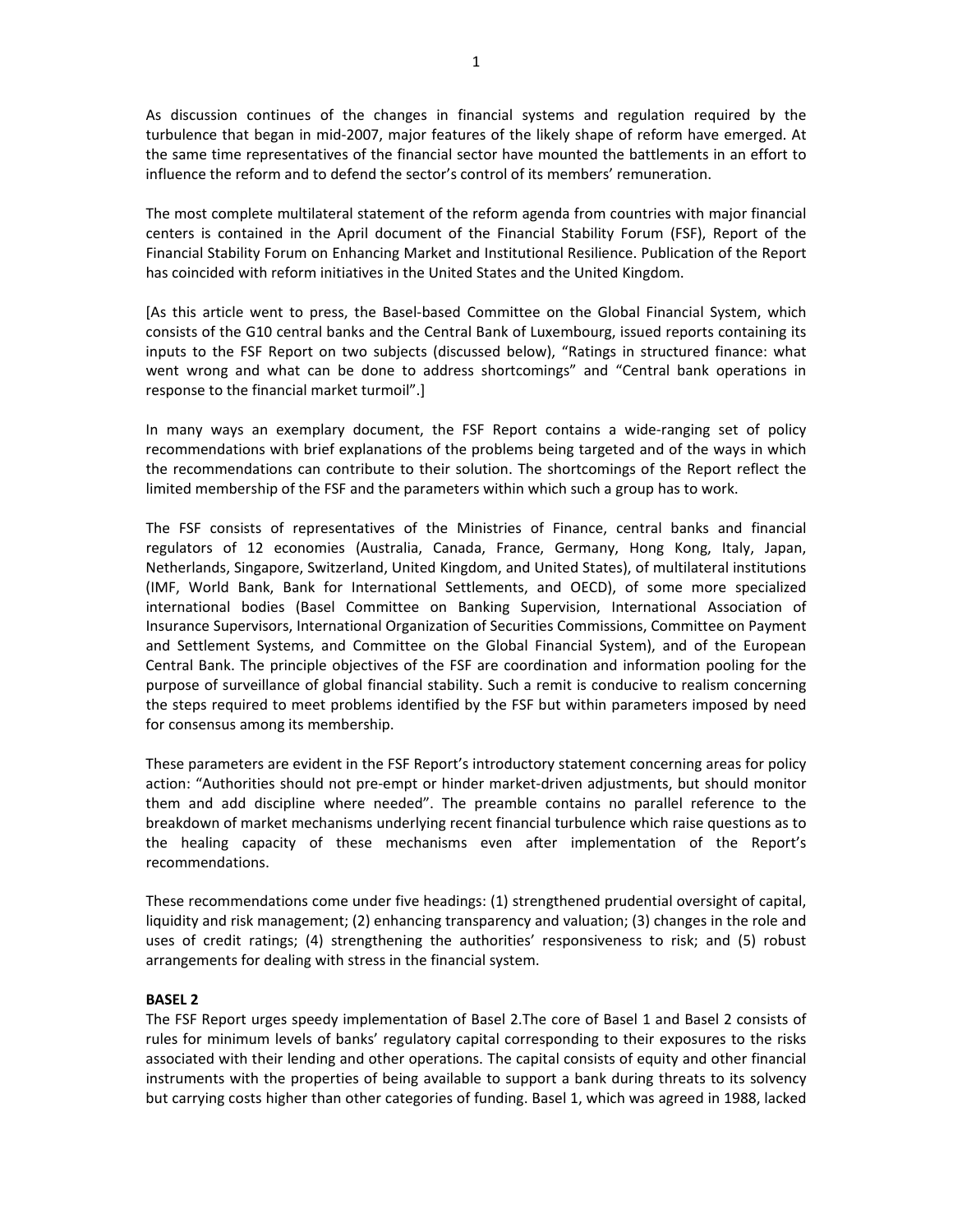rules concerning the capital required for securitization exposures, i.e. exposures to securities backed by assets such as mortgages which have been a major cause of the current turbulence. This shortcoming was one of the main reasons for the decision to replace Basel 1 with a new agreement.

As a result Basel 2 not only contains rules for banks' allocation of capital to securitization exposures but also specifies the conditions to be met by banks if the removal from their balance sheets of such exposures to "special purpose vehicles" established for the purpose is reduce or ‐ even better from the point of view of their capital costs –eliminate the corresponding capital requirements.

Despite its emphasis on the urgency of implementation the Report acknowledges that Basel 2 may need to be strengthened in the light of weaknesses in banks' risk management highlighted by the credit crisis. Supervisors are to monitor the adequacy of banks' capital levels and risk management once Basel 2 is in place. If they judge increases in these levels to be necessary, they should implement them through their discretionary powers of supervisory review under Pillar 2 of Basel 2.

The Basel Committee on Banking Supervision will also issue revised rules for banks' securitization exposures. The Basel 2 rules offer different options for setting minimum capital levels designed to accommodate differences in the structuring of securitization exposures. Most of these options accord a role to the ratings of credit rating agencies.

Revision of the rules for securitization exposures will reflect experience since last summer This showed that credit ratings often underestimate the risks of securitization exposures. Moreover the experience demonstrated the need for more rigorous rules for the allocation of capital to banks' residual commitments to support ABCP conduits, a form of securitization arranged or sponsored by banks that involves off-balance-sheet special purpose vehicles whose assets are backed by shortterm commercial paper held by investors other than the banks themselves.

The rules of Basel 2 are also to be strengthened to counter opportunities for regulatory arbitrage through shifts of items between different parts of banks' portfolios. Such opportunities are due to the lower capital requirements for the credit risk of assets held in banks' trading as opposed to their banking books. Trading books consist of positions in financial instruments and commodities held either with trading intent or to hedge other items in the trading book. Recent experience has shown that the credit risk of assets of the positions can be underestimated under existing rules).

The FSF Report acknowledges the need to step up the monitoring of the procyclicality of bank lending. Basel 2 is designed to bring rules for regulatory capital more closely into line with banks' own procedures for assessing risks. However, these procedures often generate procyclical fluctuations in banks' lending which are capable of accentuating booms and recessions. Mitigation of procyclicality under Basel 2 is to be achieved by guidelines under which banks would set capital requirements on the basis of data averaging variations in creditworthiness over the economic cycle. However, as the FSF acknowledges, this may prove inadequate.

The FSF Report fails to draw attention to the measures taken by the Spanish authorities to deal with securitization exposures and procyclicality as meriting regulators' special attention.

Under securitization Spanish banks are required to consolidate special purpose vehicles in their accounting. This eliminates the incentive to transfer securitized assets to such vehicles, and has protected the banks and the Spanish economy from exposure to the risks associated with the "originate to distribute" model of securitization prevalent during recent years in the United States and the United Kingdom.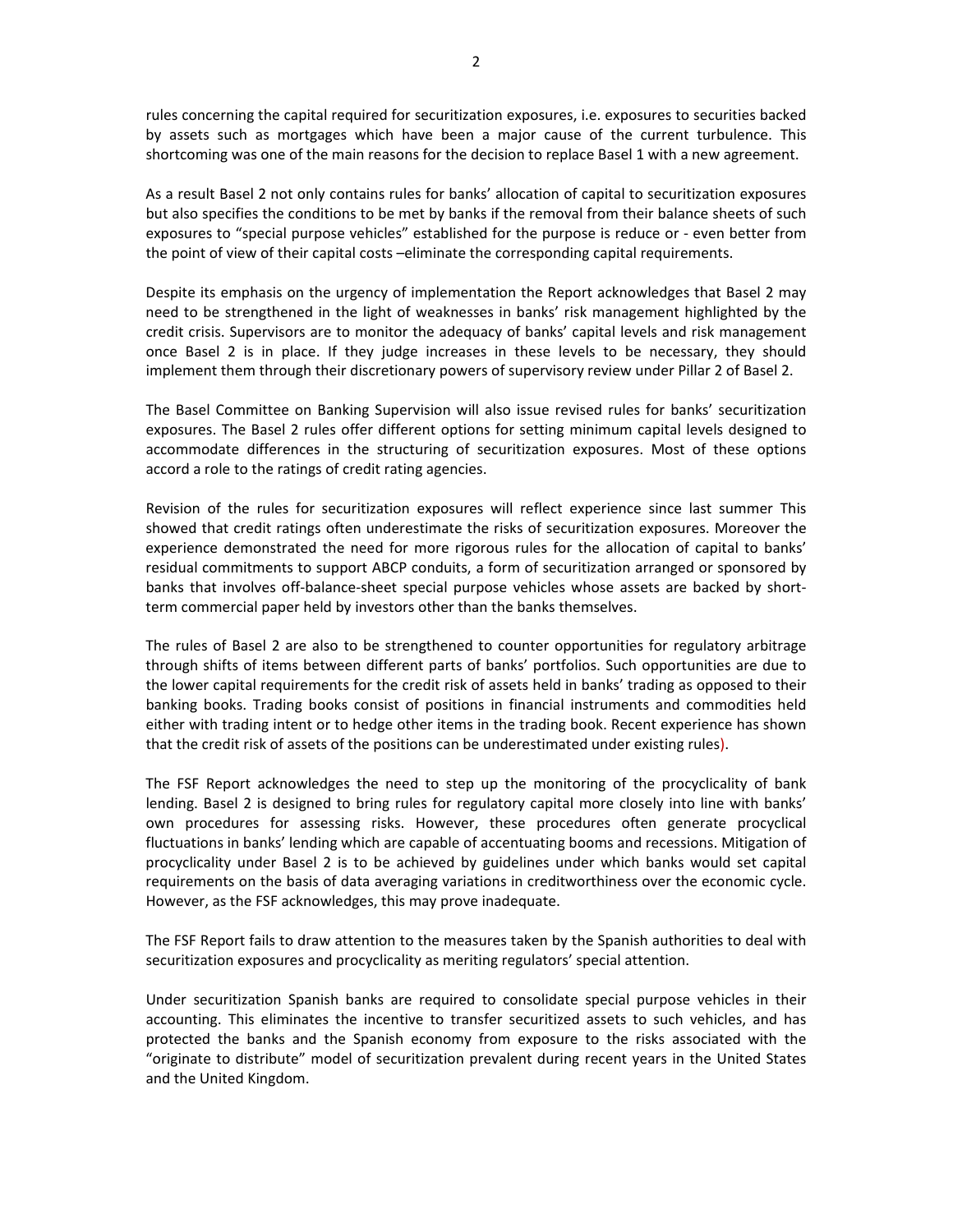To offset procyclicality, the Spanish authorities have set rules for dynamic provisioning under which a protective cushion of additional loss reserves built up by banks in good times is available to be drawn down in bad times. These rules have been drafted in a way which conforms with International Financial Reporting Standards concerning loan loss reserves. [On Spanish measures in both areas see Miguel Fernandez Ordonez, Governor of the Bank of Spain, "Turbulence in the world markets – a Spanish view (five lessons and some homework)", address at the Circulo Financiero, 14 May 2008.]

## **LIQUIDITY RISK**

Historically banks' liquidity management focused on holding cash and other liquid assets adequate to meet withdrawals by customers. With the growth of interbank and money markets the ways in which banks can access liquidity have greatly expanded. But so has the complexity of managing liquidity risks.

As the Institute of International Finance, a Washington‐based organization of major banks, put it in a recent report, an appropriate strategy for the management of funding liquidity risk must now take "into consideration…business models and legal structures (e.g. mix of foreign branches versus foreign subsidiaries), complexity (the breadth and diversity of markets/products, geographies, and legal entities), key lines of business, home and host regulatory requirements and environments, marketplaces, and risk materiality in the context of firm-wide risk management strategy and appetite" [Institute of International Finance, Inc., Principles of Liquidity Risk Management, 2007, p.20].

Regulators now classify liquidity risk under three headings: (1) funding mismatch risk, i.e. the risk that the firm will not have sufficient funds to meet its normal obligations; (2) market liquidity risk, i.e. the risk that the firm will not be able to convert assets to cash or to access financing on reasonable terms (owing to a lack of buyers or uncertainty over valuation); and (3) contingent liquidity risk which results from difficulties in meeting obligations due to firm‐specific or market‐ wide unexpected events. All three categories of liquidity risk have been features of current turbulence but the third has attracted special attention owing to its importance in connection with securitization exposures. Banks have faced the contingent liquidity risk of having to reconcentrate on their balance sheets liquidity and credit risks from the off‐balance‐sheet ABCP conduits (described above) originally created or sponsored by them for which short-term funding from investors subsequently dried up.

The FSF Report's recommendations concerning liquidity risk focus on strengthened supervision and internal control. Under the latter the emphasis is on more rigorous stress testing, a tool used to evaluate through computer simulation the potential impact of an event or movement in a set of financial indicators. According to the Report the stress testing should be linked more closely to banks' contingency funding plans.[The Basel Committee on Banking Supervision has issued a draft for consultation, Principles for Sound Liquidity Risk Management and Supervision, summarized in SUNS 6498, 17 June. 2008.]

Regarding the relationship between the management of liquidity risk and Basel 2 the FSF Report's recommendations refer mainly to Pillar 2 (supervisory review) and Pillar 3 (disclosure). The recommendations do not include increases in regulatory capital specifically to cover liquidity risks. This is unsurprising in view of the lack of regulatory consensus on a basis for such increases

Not including such a recommendation also accords with the position of major banks expressed in the report of the Institute of International Finance on the management of liquidity risk already mentioned: "Liquidity regulations should be based on qualitative (Pillar 2) risk-management guidance, not specific quantitative (Pillar 1) requirements. …Quantitative legal entity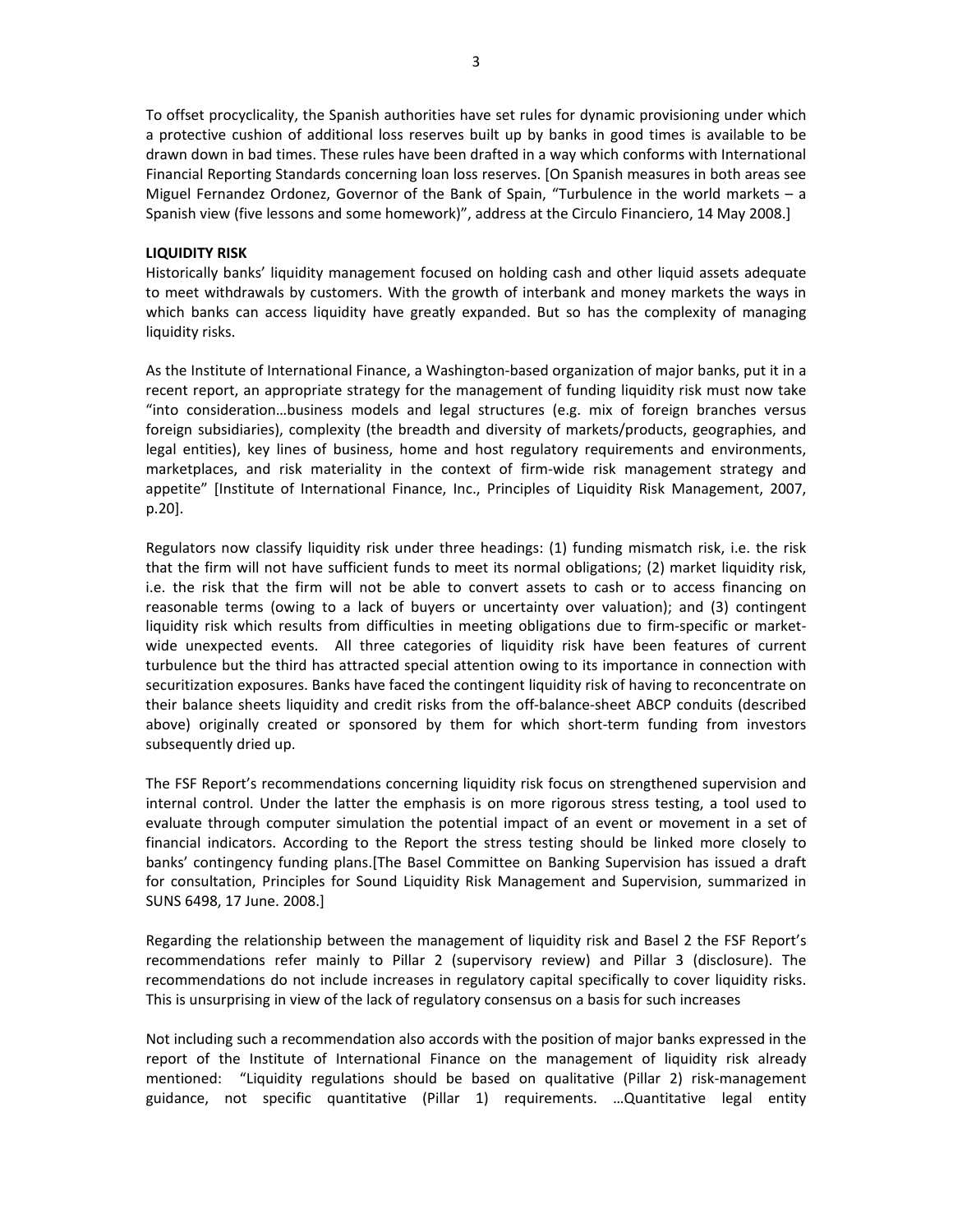requirements…may impinge on the ability to manage liquidity on a group‐wide basis" (owing to the diversity of required and available liquidity and of legal rules in different countries) [Principles of Liquidity Risk Management, pp. 40‐41].

The strengthened defenses of financial firms will be tested during periods of illiquidity in future financial crises which, regardless of the implementation of the FSF Report's recommendations, can be expected to continue to recur periodically.

# **BANKERS' REMUNERATION**

What is widely considered to be the outlandishly high remuneration of executives of the financial sector is generating a political backlash. In the FSF Report's characterization, "One of the striking features of recent events has been firms' sizeable payouts to staff in areas in which the firms have subsequently incurred very large losses as risks materialized. Compensation arrangements often encouraged disproportionate risk-taking with insufficient regard to longer-term risks." The Report's recommendation is that compensation models should be aligned with long‐term, firm‐wide profitability, and that regulators and supervisors should work with market participants to mitigate risks due to inappropriate incentive structures.

In the Interim Report of the IIF Committee on Market Best Practices of April 2008, the bankers represented by the Institute of International Finance acknowledge the same distortions as those in the FSF Report but wish to retain control over the reform of compensation models: "There is a strong sense that externally mandated compensation policies would be at odds with the need to forge competitive, efficient firms that serve the interests of consumer and corporate clients". The IIF's lukewarm mea culpa may fail to ward off pressures for external intervention in the determination of executive compensation not only in the financial sector but also in other large non‐ financial firms.

## **OTHER ISSUES UNDER STRENGTHENED PRUDENTIAL OVERSIGHT**

The FSF Report draws attention to longstanding regulatory concerns over weaknesses in the settlement, legal and operational infrastructure of the markets in over-the-counter (OTC) derivatives. An idea of the volume of activity requiring internal controls is given by a 2002 Survey of ISDA, an industry group which was established in the mid‐1980s to promote a dealing market in derivatives and whose major achievement is the development of standardized documentation for derivatives contracts. On a weekly basis the average large dealer entered into 1,900 transactions and made over 22,000 settlements involving OTC derivatives. These already substantial figures will have increased since 2002, and with them the scale of the arrangements needed to control them.

## **TRANSPARENCY AND VALUATION**

Enhancing transparency is a standard recommendation in official reports concerning the functioning of financial markets. Disclosure requirements for these markets vary according to the regulatory status of the financial firm and the category of transaction. Notoriously opaque are many OTC derivatives transactions, the assets and liabilities of special purpose vehicles established in connection with securitization, and firms subject to only limited regulatory oversight such as many hedge funds.

As background to its recommendations the FSF was able to draw upon the findings of an April 2008 survey (Leading‐Practice Disclosures for Selected Exposures) of 15 major banks and five securities firms conducted by a Senior Supervisors Group from France, Germany, Switzerland, the United Kingdom and the United States. Most of these firms did disclose the overall scale of their involvement in and exposure to different forms of securitization. But disclosure by different category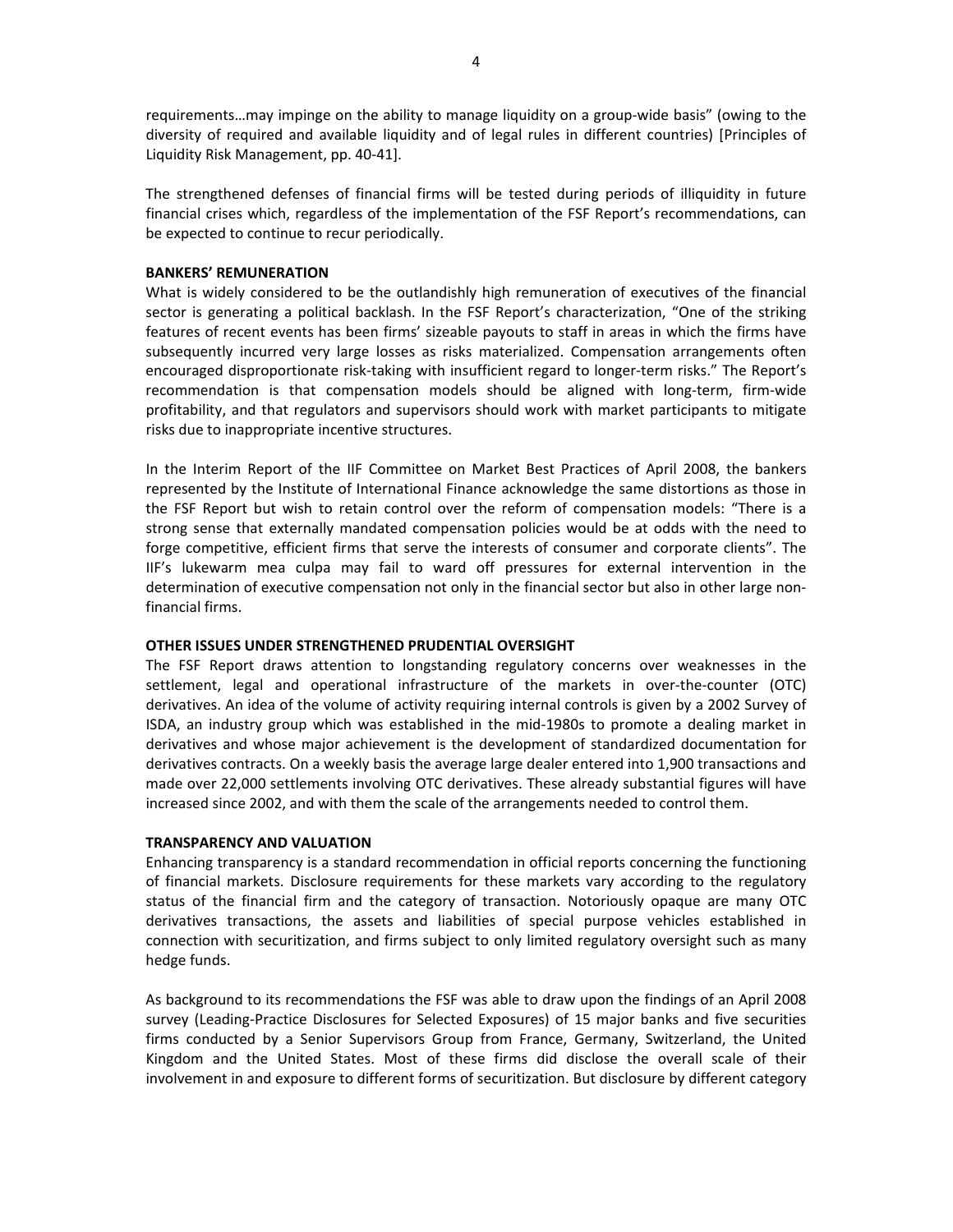of exposure was spottier, as was that concerning valuation methods used by the financial firms, their hedging, and the sensitivity of valuation to changes in their assumptions about market conditions.

Many of the recommendations in the FSF Report on disclosure are directed at shortcomings revealed by the credit crisis. There is special emphasis on enhanced disclosure on the part of all those involved in the different stages of the securitization process: originators, arrangers, distributors, managers and credit rating agencies. The Report notes that during the crisis arrangers often withheld from investors and credit rating agencies the results of their due diligence concerning the assets underlying securitizations.

The FSF Report's observations on valuation have come at a time of continuing controversy within the accounting profession concerning the appropriate way to value financial instruments. Under current United States rules which serve as the basis of international standards various alternatives are available for valuing these instruments.

In the case of many derivatives, subject to the fulfillment of certain conditions, firms can use hedge accounting under which gains and losses from derivatives offset losses and gains of similar magnitude during the same accounting period on the items hedged, thus minimizing the effects on the firm's income statement. Except in the case of items held on the balance sheet at amortized cost less provisions for losses (a category which typically includes loans which are not available for sale), other financial instruments are measured at fair value.

The fair value of a financial instrument is an estimate of the price at which it could be traded between willing parties, and thus reflects current expectations concerning the instrument's cash flows and market prices. Fair values are estimated either from observed market prices or through the use of a valuation model. In the case of instruments designated as held for trading unrealized gains and losses are recognized in the income statement in the period when they occur, although this period may precede that of their realization through sale.

Controversy concerning fair value applies especially to transactions or periods for which market prices are difficult to identify because the markets are inactive or non‐existent, as they have been for many financial instruments during the credit crisis. The procedures used for valuation in such circumstances (often described as mark‐to‐model as opposed to mark‐to‐market) are subject to criticism owing to doubts about the validity of the estimates so obtained and to the uncertainty which they introduce into figures for earnings. Another March 2008 report of the Senior Supervisors Group mentioned earlier (Observations on Risk Management Practices during the Recent Market Turbulence) emphasized its survey‐based finding that in financial firms which had performed better in 2007 rigorous internal processes for the valuation of complex and potentially illiquid securities had been installed as part of risk management.

The FSF Report's recommendations in this area are for the strengthening of accounting and disclosure rules and of audit guidance on the part of international standard setters such as the International Accounting Standards Board (IASB) as well as of internal controls by financial firms. Attention is drawn by the FSF to the work on valuation currently ongoing in the IASB but, perhaps understandably, there is no reference to the ongoing discord in the accounting profession and to criticisms of rules on fair value among policy makers concerned with their effects in practice.

#### **ROLE AND USE OF CREDIT RATINGS**

As the FSF Report puts it, "One of the important triggers of the current turmoil was the precipitous decline in confidence in ratings of structured credit products. After assigning high ratings to [such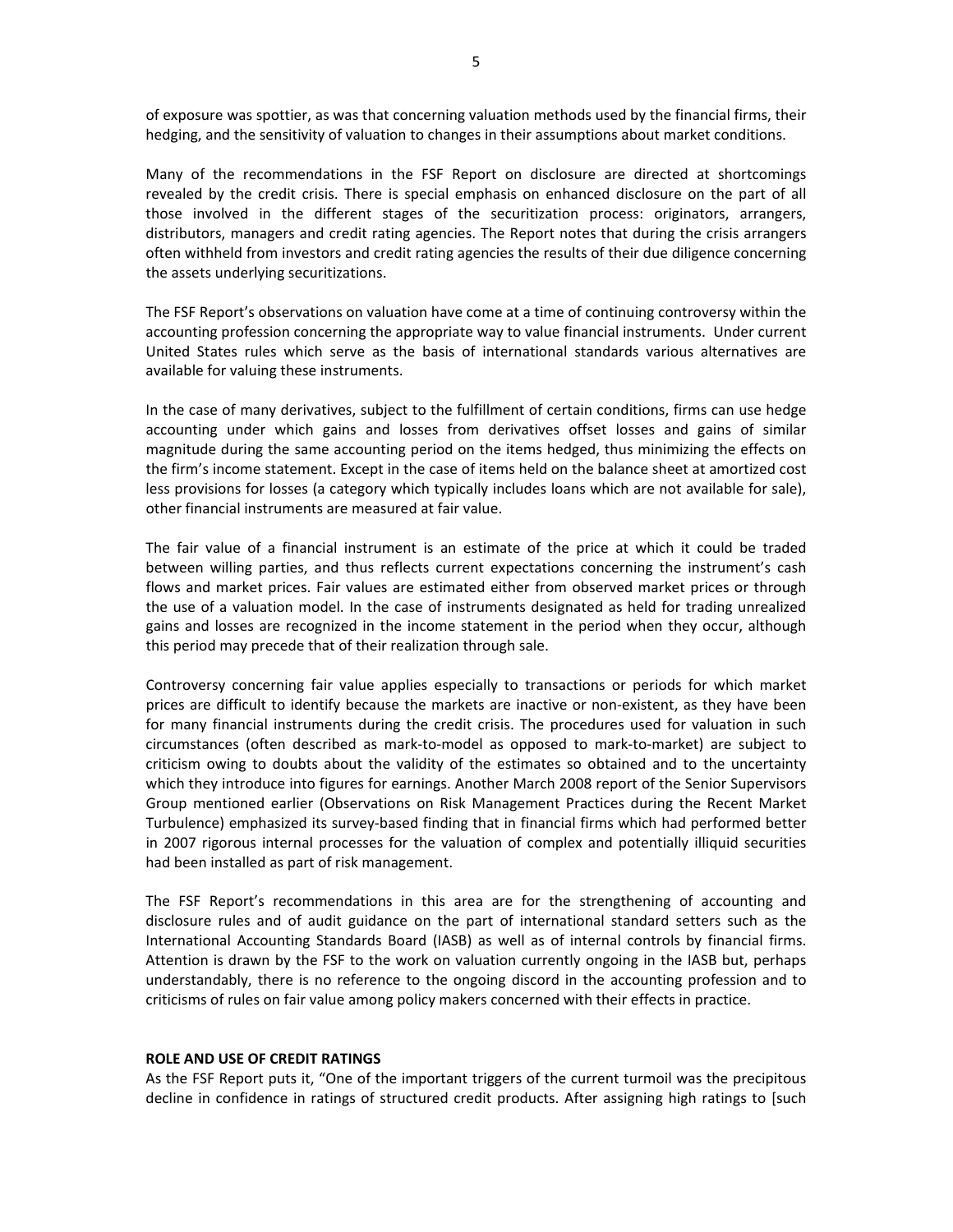products] between 2004 and 2007, and thus contributing to the phenomenal growth of subprime lending, since mid‐2007 CRAs [credit rating agencies] have announced an inordinate number of rapid multi-notch downgrades of these instruments".

The performance of CRAs in the rating of structured credit products based on securitizations is widely regarded as characterized by several shortcomings. With respect to rating methods these shortcomings involve both the modeling of credit risks and due diligence in the assessment of the credit quality of the assets backing structured credit products, According to the FSF, failings in due diligence included missing clear signs of fraud in the loan files of a significant fraction of defaulting subprime mortgages. Moreover the issuer-pays model used to set payments to CRAs for the rating of structured credit products is particularly susceptible to conflicts of interest owing to the scope of the advisory role which CRAs often also assume.

Many of the recommendations of the FSF Report concern strengthening CRAs' internal processes for producing ratings and their arrangements for avoiding conflicts of interest. The FSF expresses tentative support for a separate system of symbols for ratings of structured credit products to distinguish them from traditional ratings of corporate bonds.

The FSF Report also noted that the International Organization of Securities Commission (IOSCO) was due to issue a revised version of its Code of Conduct Fundamentals for Credit Rating Agencies by mid‐2008. This is now available [Technical Committee of the International Organization of Securities Commissions, Code of Conduct Fundamentals for Credit Rating Agencies, Revised May 2008]. Predictably there is considerable convergence between the contents of the FSF Report concerning CRAs and the more comprehensive recommendations of IOSCO.

What remains to be seen is how the recommendations will be implemented: whether the policy choice will be reliance on voluntary implementation by the CRAs themselves or whether statutory backing for at least some of the recommendations will be forthcoming from individual countries or the EU. Moody's, one of the three major global agencies, and many asset managers have already expressed opposition to the recommendation of a separate system of rating symbols for structured credit products.

Interestingly the FSF Report acknowledges the possibility of some regulatory responsibility for over‐ reliance on credit ratings in assessments of creditworthiness. Official recognition of ratings in regulation and supervision is capable of encouraging over‐reliance by investors. (Such recognition is evident in ratings' important role in the assignment of minimum capital requirements for securitization exposures in Basel 2.) Stocktaking of this issue is promised by the FSF, though no indication is given of "the transitional implications of any changes to regulations and supervisory rules" which may be proposed.

# **AUTHORITIES' RESPONSIVENESS TO RISK**

The FSF Report's emphasis is on reinforcing supervisory capacity and arrangements for information exchange and other cross‐border cooperation among regulators and supervisors.

The recurrence in official reports of recommendations on cross-border information exchange and other cooperation among supervisors reflects continuing problems associated with this apparently humdrum subject due to differences in languages, cultures and legal frameworks. According to the Italian finance minister during much of the recent period, "in the EU, the recent financial turbulence was a revealing test. While, in the monetary field, the European Central Bank (ECB) has acted quickly and decisively, the supervisory function has been almost absent: no effective sharing of evidence,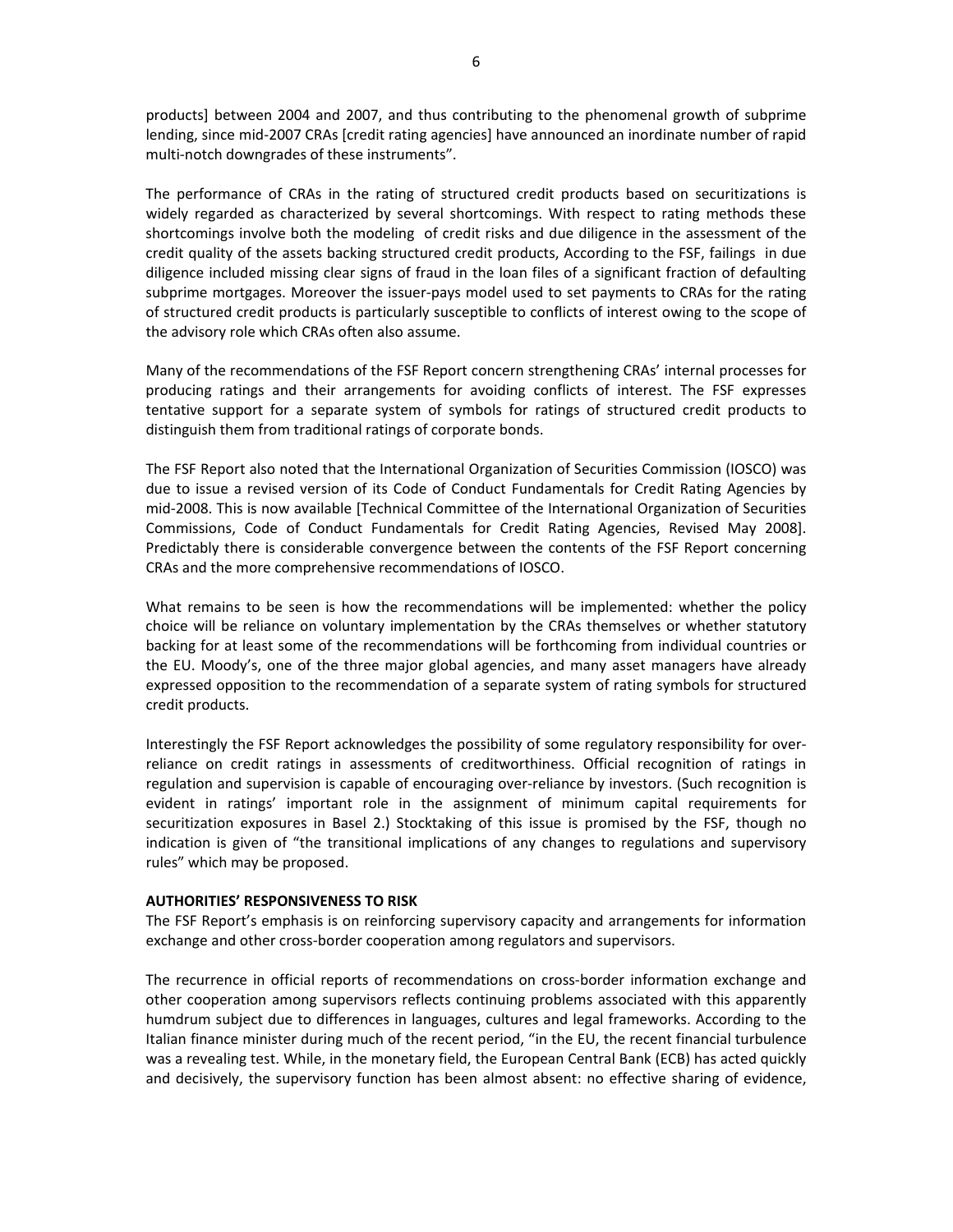In its recommendation concerning the need for supervisors to have requisite resources and expertise to oversee the risks associated with financial innovation the FSF would appear to be acknowledging the difficulties which such innovation has posed for supervision and which have not always been handled in a satisfactory manner .

The FSF also concedes the only limited success which regulators and supervisors had during the years preceding the current market turmoil in focusing the attention of participants in financial markets on weaknesses in their functioning. In some cases this lack of success has been due to understatement and excessive caution – a point not made by the FSF. An often cited example is the April 2007 edition of the IMF's Global Financial Report which forecast that investors in highly rated tranches of mortgage‐backed securities were most unlikely to face losses.

Two recommendations under authorities' responsiveness to risk are especially worthy of note.

The first is for the establishment of international colleges of supervisors for the largest global financial firms. This would help to give a more systematic character to the cross‐border supervisory cooperation required for the operations of such firms. It would also facilitate the cooperation in dealing with weak banks which is also a major topic of the FSF Report.

The second is related to strengthening the capacity of policy makers to handle the seizing‐up of financial markets in periods of illiquidity. The FSF recommends that large banks be required to inform central banks of their contingency plans for managing liquidity risks.

## **ROBUST ARRANGEMENTS FOR STRESS**

The FSF's recommendations under this heading cover (1) monetary policy and lender‐of‐last‐resort operations and (2) arrangements for dealing with weak banks.

Under the first heading the FSF's recommendations include the establishment of swap lines among central banks as part of arrangements for the provision of liquidity in different currencies during times of stress. Swap arrangements have long been among the policy tools deployed by governments during foreign exchange crises. What is more novel in the FSF recommendations would be the formalization of standing cross-border swap facilities designed to enable central banks to provide liquidity in different currencies to international banks during periods of stress, in effect setting up swap lines which would be part of central banks' lender‐of‐last‐resort arrangements.

The difficulties faced by some major international banks during the credit crisis have undoubtedly rendered more real for regulators the specter of the insolvency of a major international bank or financial conglomerate. Development of an international consensus concerning the rights and responsibilities of parties in different countries in such a situation is a longstanding issue under international financial codes and standards. The problem is being considered by a working group of the Basel Committee on Banking Supervision which aims to produce an initial internal report by November 2008.

(In the second part of the article the author looks at policy actions so far in areas covered by the FSF Report and provides a preliminary evaluation of major features of the Report.)

## **POLICY ACTIONS SO FAR**

In a short June 2008 report to the G8 finance ministers, Update on the Implementation of the FSF's Recommendations, the FSF takes an upbeat line, noting that conditions in financial markets are calmer, and that financial institutions have raised substantial amounts of capital and improved their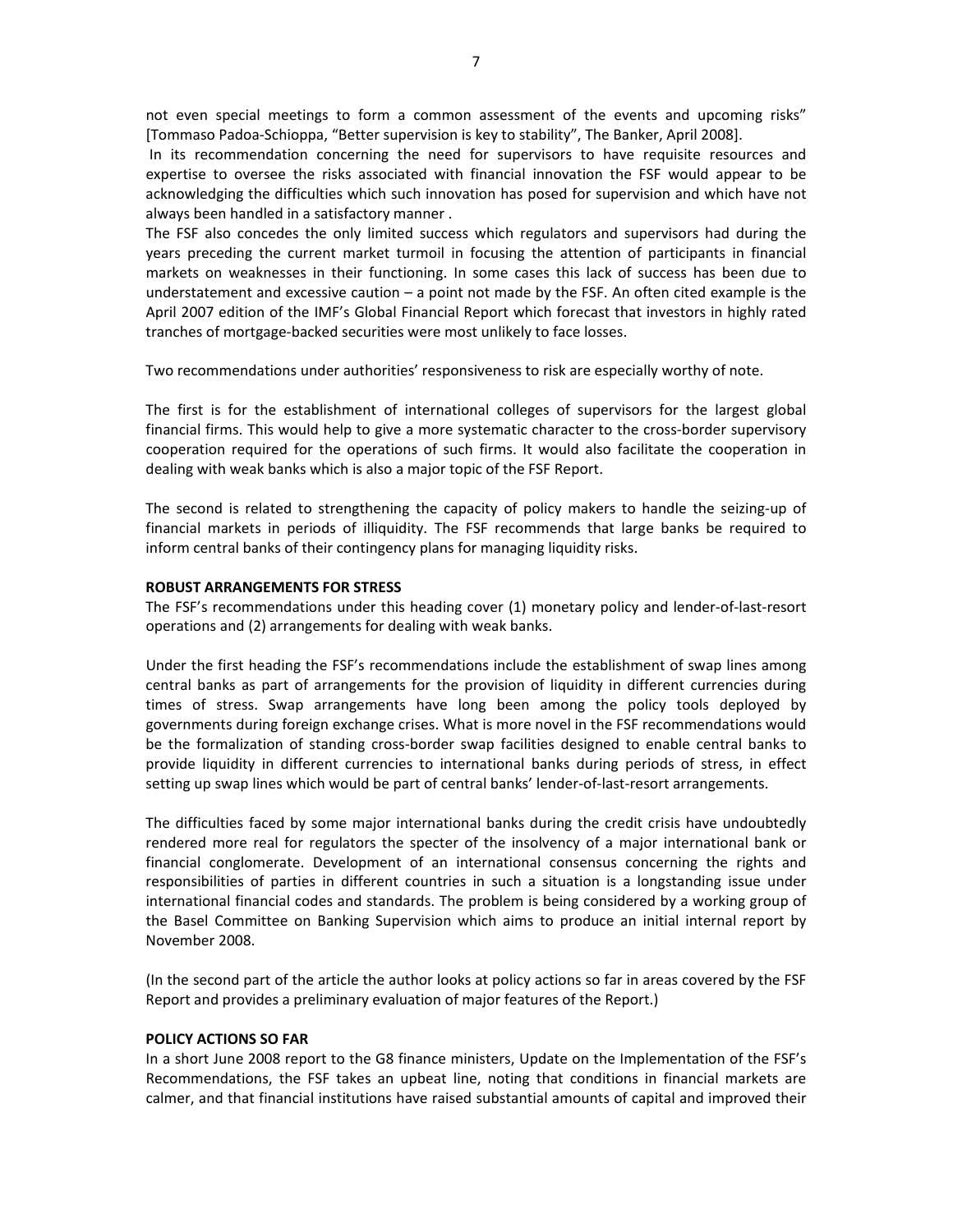liquidity positions, while also reducing leverage. However, the Update avoids specifying how far this characterization is generally applicable among firms in the financial sector. The review of progress focuses on ongoing work and on initiatives in the form of proposals in major areas rather than on implementation –predictably since these are still early days.

In the United Kingdom, in the light of an internal audit of failings in its performance as a supervisor during the funding crisis of the bank, Northern Rock, the Financial Services Authority has put forward a programme for strengthening the rigour, range and depth of its supervision. Somewhat more controversially the government has proposed as part of a blueprint for the Bank of England the establishment of a committee to oversee financial stability. This appears to be an attempt to upgrade financial stability in the Bank's deliberations where it has previously tended to be overshadowed by the focus on monetary policy.

In the United States the President's Working Group on Financial Markets, an interagency body of the Treasury, the Federal Reserve, the Securities and Exchange Commission and the Commodity Futures Trading Commission, issued in March 2008 a Policy Statement on Financial Market Developments which covered ground similar to that in the FSF Report, and made recommendations on the mortgage origination process, investors' contribution to market discipline, the credit rating agencies, financial firms' risk management, prudential regulation and the infrastructure for derivatives markets. These recommendations have a thrust similar to those of the FSF Report but one specifically adapted to United States financial markets.

The same month witnessed the publication of the United States Treasury's Blueprint for Financial Regulatory Reform which was the outcome of a process begun in early 2007 but which attracted special attention owing to the coincidence of its release with continuing financial turbulence. The Blueprint would rationalize the existing system of multiple regulatory agencies under three headings, overall market stability, prudential regulation of firms, and business conduct (consumer protection through rules for disclosures, business practices and licensing, etc.). The Blueprint has been criticized for the central role which it assigns to the Federal Reserve in the supervision of financial stability despite the Fed's failure to gauge or control the risks of credit expansion during the period leading up to current turbulence. Action on the Blueprint is unlikely during the current Bush Administration.

## **TOWARDS A PRELIMINARY ASSESSMENT**

The success of the recommendations in the FSF Report will depend on the ways in which they are incorporated in national regulatory rules, and in the actual practice of supervisors and of those responsible for financial firms' internal controls. But certain points bearing on the likelihood of the eventual emergence of more healthy financial sectors are worth making.

The FSF's recommendations depend crucially on good risk management within financial firms. This accords with a trend towards the increased emphasis on such dependence now characteristic of financial regulation. The rules enunciated by international bodies concerning banks' risk management are generally well conceived, though they sometimes lag developments in firms' practices. But well conceived rules achieve their objectives only if properly implemented and enforced.

However, recent experience suggests that firms' own internal auditing and due diligence cannot necessarily be relied on. This proved especially the case during the recent boom in which representations of those responsible for banks' internal controls could be, and apparently often were, overridden as part of drives to achieve rapid increases in profits. Such overriding often reflected the relative weights in managerial deliberations of those who contribute directly to firms'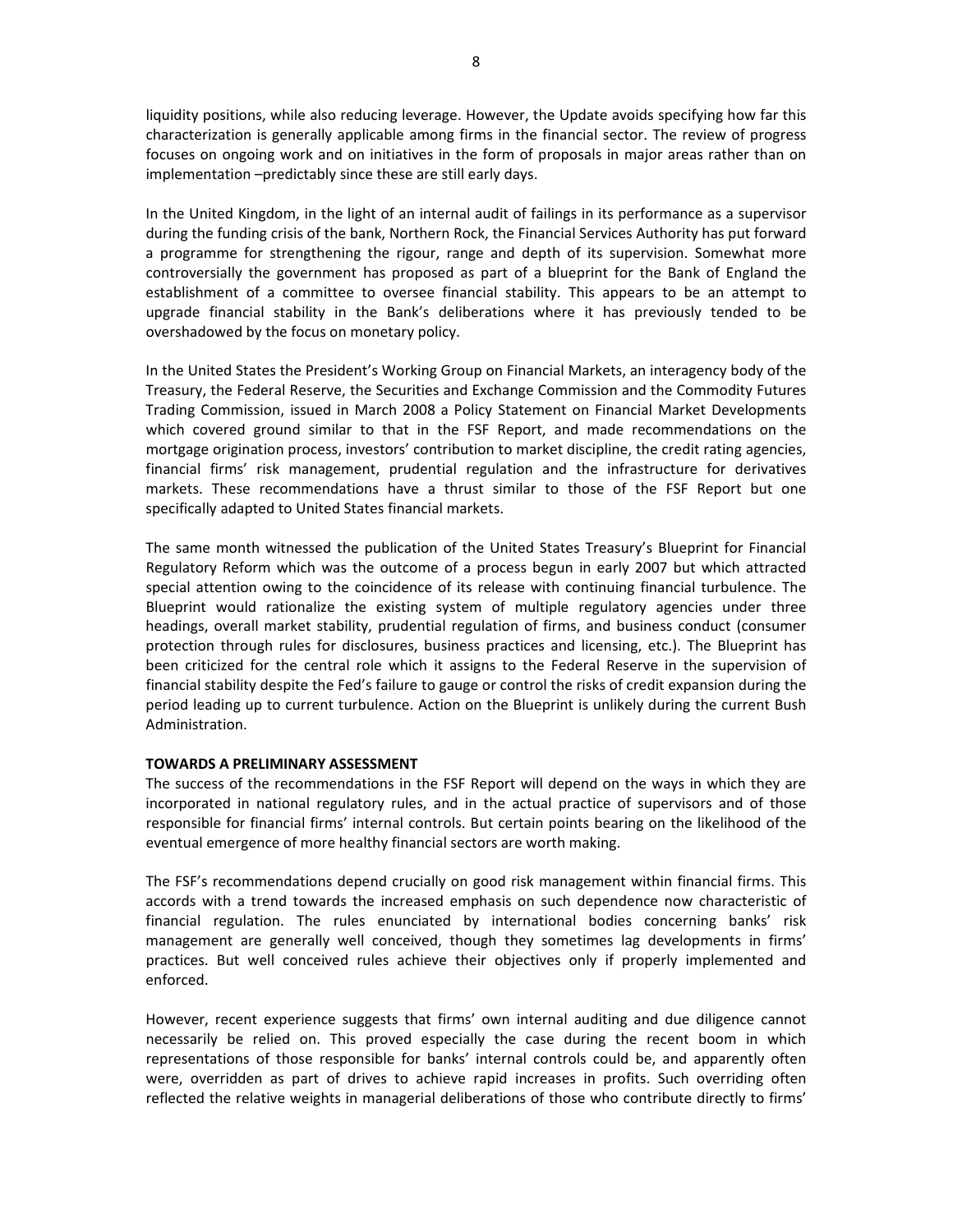short-term profits (and who are the recipients of huge remuneration) and those responsible for the proper functioning of internal controls (who are typically much less generously rewarded). Even when problems due to lax implementation of internal controls are eventually identified by a bank's external auditors, irreversible damage may already have taken place with all which this implies for the value and reputation of the firm, not to mention in some cases for the financial sector more broadly

Among ideas mooted (but not in the FSF Report) for dealing with shortcomings in the implementation at firm level of internal controls is an upgrading of the professional competence of banks' boards of non‐executive directors. Boards would include more members with hands‐on experience of banking. However, to be effective, such directors would have to invest substantial amounts of time in their responsibilities for vetting banks' internal controls and would have to face the same problems in indentifying shortcomings as the risk managers already in place. Arrangements facilitating careers which combined periods in bank risk management, bank auditing , and supervision might also help here. Such arrangements would require élite status and pay to match for the supervisors involved.

Financial firms' incentives systems, which have an important bearing on the effectiveness of internal controls, are partially, but arguably insufficiently, addressed in the FSF Report. The sheer scale of rewards in the financial sector can assure recipients (as well as their heirs) a luxurious life style after in some cases only a fairly brief career. Measures more stringent than the somewhat loosely defined alignment of compensation models with long‐term, firm‐wide profitability proposed by the FSF will probably be needed to overcome the distorting influence of inordinate pay packages.

The issue of excessive remuneration is closely related to more general ones of the corporate governance of financial firms, where corporate governance overlaps financial ethics. Conspicuous features of behaviour in the financial sector during the period leading to current turbulence have been failures by those working for financial firms to observe the requirements of fiduciary duty (which can be defined as the exercise of that degree of judgment which men of experience, prudence, discretion and intelligence exercise in the management of their own affairs, not for speculation but for investment, considering the probable safety of their capital as well as the probable income to be derived).

Such failures have been evident in the derivatives business and in subprime lending and securitization. The omission of explicit reference to breakdowns in corporate governance and financial ethics in the FSF Report does not mean that they were not important influences on many of the shortcomings identified, rather that these were subjects concerning whose appropriateness for inclusion it would have been difficult to achieve a consensus among the FSF's membership.

The overriding priority attributed in the new climate of corporate governance to the maximization of shareholder value (which is usually equivalent to the maximization of short-term profits) is felt throughout the different levels of financial firms. Its contribution to high‐profile management failures is illustrated in the revealing report of UBS on its risk management and internal controls [Shareholder Report on UBS's Write‐Downs, 18 April 2008] UBS explains the way in which growth orientation led to "an asymmetric focus in Investment Bank Senior Management Meetings on revenue and P&L, especially when compared to discussions on risk issues".

Elevated growth objectives are now wired into financial sectors not only at firm but also at industry level. It is not uncommon for industry associations, and even governments, to set targets for their countries' financial sectors which are determined by the objectives of becoming regional financial centers or even of competing with major existing international financial centers. The danger is that